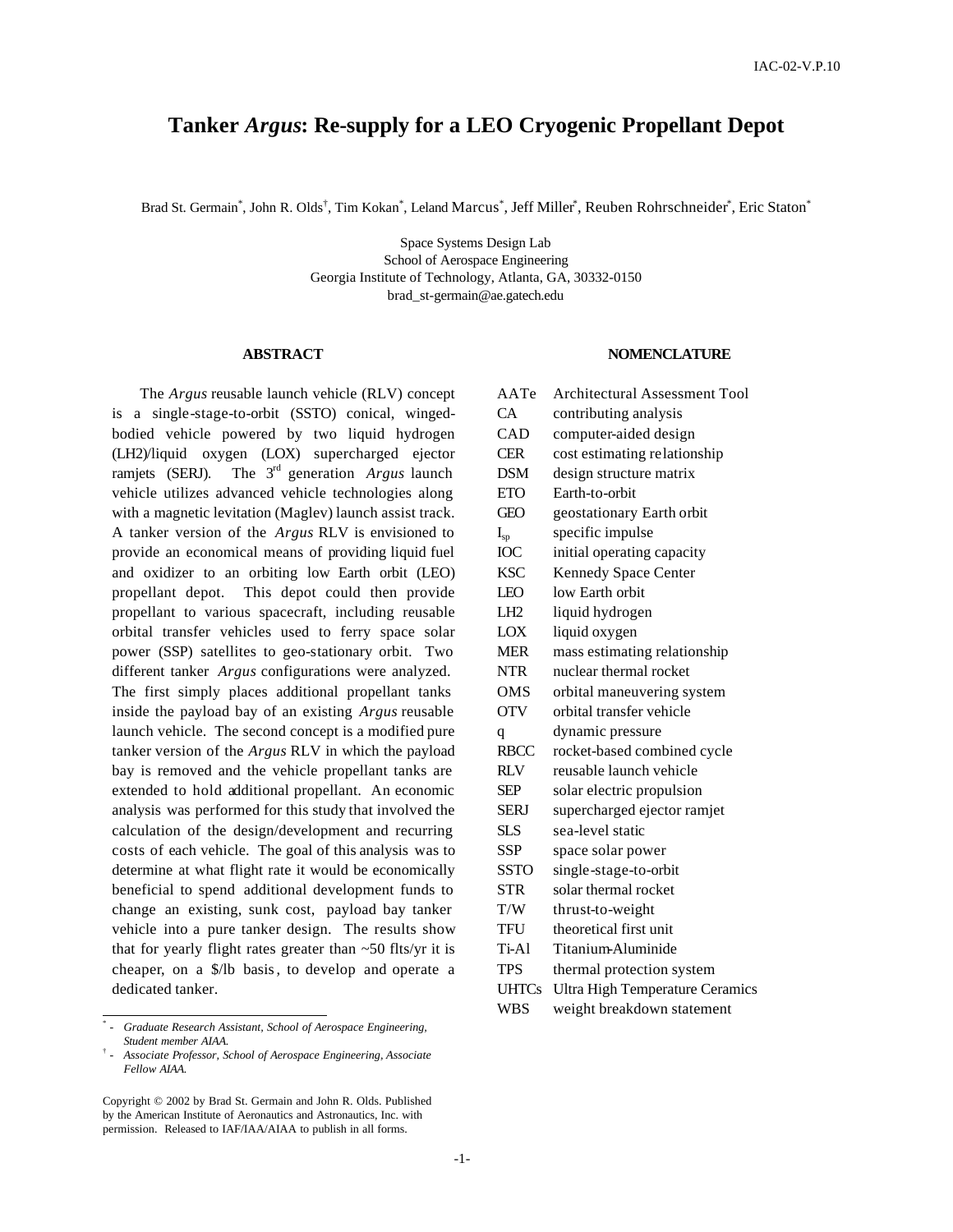## **INTRODUCTION**

Space solar power is the concept of collecting, in space, the sun's solar energy and beaming that energy back to Earth for terrestrial use. A representative SSP concept called the geostationary Earth orbit (GEO) Sun Tower would supply 1.2 GW of terrestrial power, but would require an on-orbit mass of 44,090 klbs (20,000 MT).<sup>1</sup> Obviously, a project requiring such a huge mass in orbit will be an epic and expensive undertaking. The transportation phase of the SSP program is broken into two distinct mission areas. The Earth-to-orbit (ETO) portion involves bringing unassembled SSP satellite pieces to LEO, while the in-space portion involves the ferrying of these satellites from LEO to GEO using an orbital transfer vehicle (OTV). A price goal of ~\$181/lb  $(\$400/kg)$  or  $2.5¢/kW$ -hr has been set for the in-space transportation  $phase<sup>2</sup>$  Several candidate OTVs have been proposed for the in-space transfer phase. A limited list of possible propulsion choices for candidate OTVs include nuclear thermal rockets (NTR), solar thermal rockets (STR), solar electric propulsion (SEP), chemical propulsion and dual mode chemical/SEP systems. The high thrust chemical propulsion options have the advantage of shorter trip times between LEO and GEO. Their main disadvantage however is their relatively low specific impulse  $(I_{\rm SD})$ . Cheap, readily available propellant in LEO would be required in order to make chemical rocket propulsion a viable option for an OTV. The required propellant could be housed in a LEO propellant storage and processing facility. A representative propellant depot design is shown in Figure 1.



*Figure 1 – LEO Propellant Processing Facility<sup>3</sup>*

Two different propellant depot designs are envisioned. The more near-term design would receive cryogenic propellants directly from an orbiting spacecraft. A more advanced design like the one shown in Figure 1 would receive ice and process that using solar energy to make LH2 and LOX. Tanker *Argus* is seen as a possible candidate to provide economical delivery of LH2/LOX to a more near-term propellant depot. This would allow easier and cheaper access to GEO and the rest of the inner solar system aiding many programs including SSP.

## **CONCEPT OVERVIEW**

*Argus* was originally developed by the Space Systems Design Lab (SSDL) at Georgia Tech<sup>4</sup> for NASA's Highly Reusable Space Transportation System (HRST) study<sup>5</sup> in 1996 and 1997. Argus is a conical winged body LH2/LOX single-staged-to-orbit vehicle powered by two SERJ engines (Fig. 2).



*Figure 2 – Argus Concept*

The *Argus* concept utilizes a magnetic levitation track to provide an initial launch assist velocity of 800 fps. This launch assist reduces the total ΔV required to reach orbit but more importantly reduces the required wing size and under carriage weight. *Argus* also uses advanced structural materials including graphite epoxy propellant tanks, along with Titanium-Aluminide (Ti-Al) for the wings, tails, and primary structure. Ultra High Temperature Ceramics (UHTCs) are used to provide a passive thermal protection for the nose cap and wing leading edges. Lightweight avionics and subsystems are used throughout.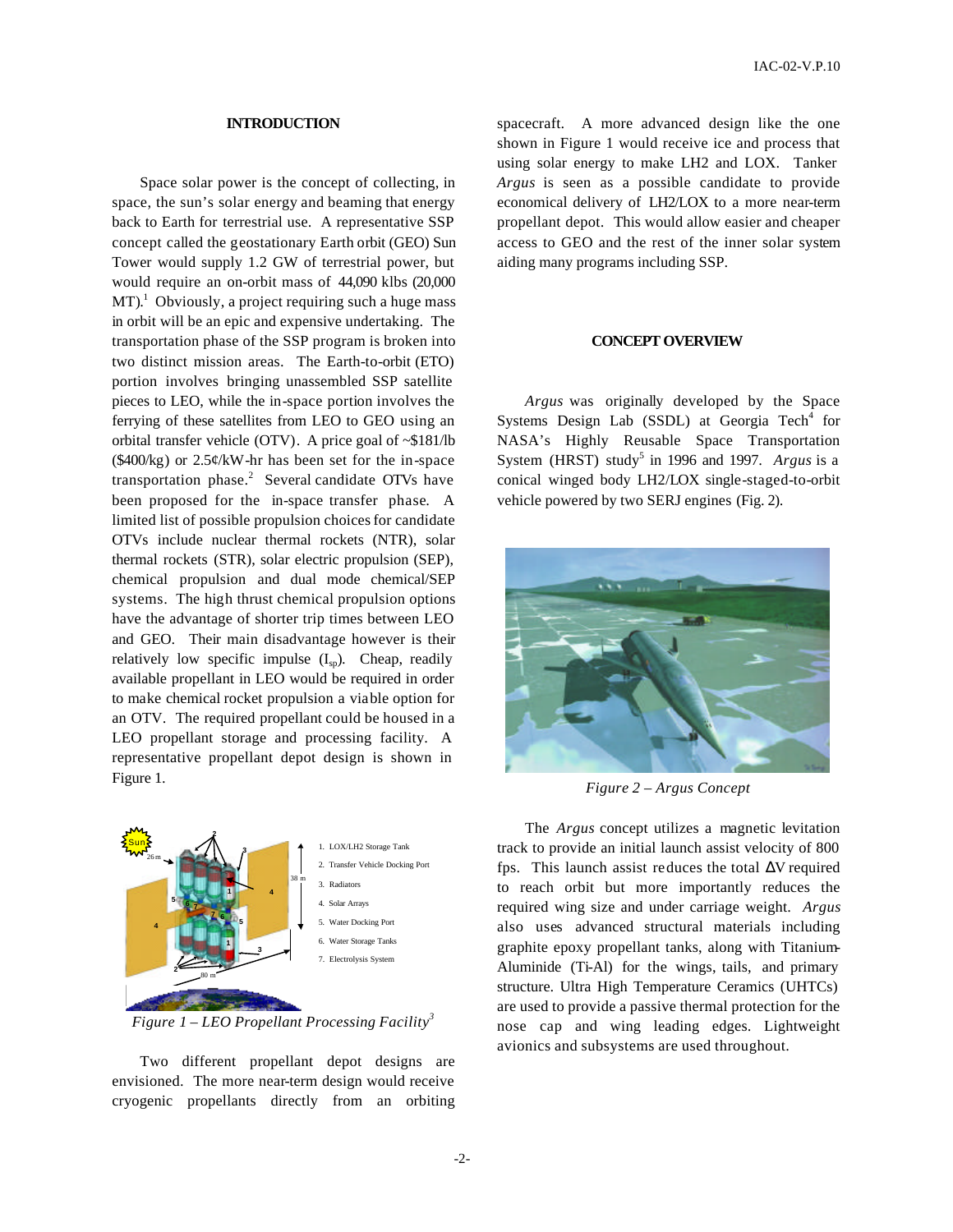## *Tanker Designs*

The baseline HRST *Argus* vehicle was the starting point for the tanker vehicles designed for this study. The first tanker design is a multi-use vehicle very similar to the original HRST concept. The propellant being delivered to the orbiting depot is housed in tanks that are placed in the payload bay. The vehicle was sized to deliver 20,000 lbs of payload to LEO. The majority of this payload is usable propellant. A small fraction, about 2%-3%, is additional tank weight. The second tanker design is a pure tanker derivative of the first tanker *Argus* concept. The payload bay is removed and the two main propellant tanks are extended to hold additional "payload propellant" for the depot. This changes the vehicle length, but the major subsystems including the engines, wings, and avionics remain the same. This helps reduce the development costs of the derivative. The derivative is able to carry ~23% more useful propellant to the LEO depot for the same gross weight vehicle. Figures  $3 & 4$ show the internal packaging of the two different designs.



*Figure 3 – Baseline Tanker Argus 3-view*



*Figure 4 – Pure Tanker Derivative 3-view*

## *Mission Profile*

Both versions of tanker *Argus* follow the same trajectory to LEO. At the time of *Argus'* initial operating capacity (IOC of 2021), it is assumed that there is a futuristic spaceport located at Kennedy Space Center (KSC). *Argus* will be launched from a Maglev track at KSC and accelerate initially using the supercharged ejector mode of its SERJ engines. Ejector mode ends at Mach 2 when fan-ramjet mode begins. A two-step constant dynamic pressure (q) trajectory is followed through fan-ramjet and ramjet modes. The fan-ramjet/ramjet transition occurs at Mach 3. After reaching Mach 6, the ramjet is turned off, and the internal rocket primary of each SERJ engine is reignited to provide the remaining thrust needed to reach orbit. After main engine shutoff the vehicle is in a temporary 50 nmi x 100 nmi x 28.5° orbit. An orbital maneuvering system (OMS) burn is used to provide the remaining  $\Delta V$  required to reach a circular 100 nmi orbit. Figure 5 shows a notional flight profile.



*Figure 5 – Mission Profile*

## **DESIGN PROCESS**

Both versions of tanker *Argus* were designed using a collaborative, multidisciplinary design process. An integrated design team was used with each team member responsible for a specific discipline. Each team member executed an individual disciplinary analysis tool, and these disciplines were coupled in an iterative conceptual design process in which information about each candidate design was exchanged between the disciplines until the vehicle's design converges. The design process is most conveniently represented by the design structure matrix (DSM) shown in Figure 6. Design structure matrices are useful because they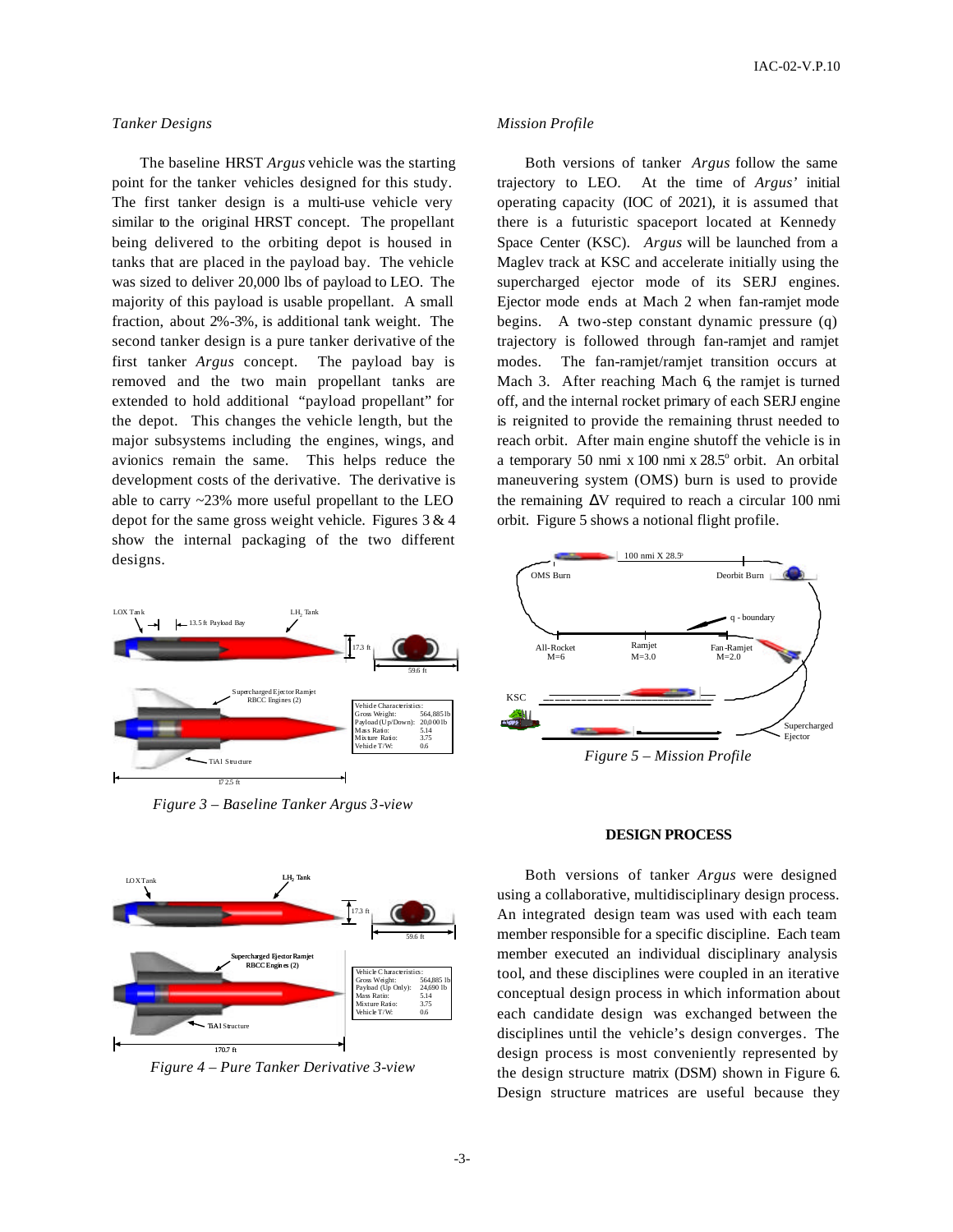show the coupling between the various disciplines used in the design process. Each box in the DSM represents a specific discipline and is called a contributing analysis (CA). The feed forward links on the top of the CAs show where information must be fed downstream in the design process. The feed back links underneath the CAs show information that must be relayed back upstream in the design process. These feed back loops cause the design process to be iterative. Some CAs are more strongly coupled than others, with the strongest coupling occurring between the propulsion, trajectory and weights & sizing disciplines. Typically 68 system level iterations are required to get a converged vehicle design.



The first analyses conducted for the tanker *Argus* designs are the aerodynamic and configuration disciplines. The results from these are used during the main iteration loop between the highly coupled disciplines to determine the converged vehicle design. The vehicle was considered converged when the change between the gross and dry weight of the vehicle did not exceed 0.1% between iterations. The operations and economic analyses were conducted after a converged vehicle design was achieved. No safety or reliability analysis was performed for this study. Following is a more detailed description of the individual disciplines.

## **DISCIPLINARY ANALYSIS**

## *Aerodynamics*

The aerodynamic analysis for tanker *Argus* was completed using a conceptual design tool entitled APAS<sup>6</sup> (Aerodynamic Preliminary Analysis System). APAS, which is written in FORTRAN, was developed by Rockwell International as an aid in the design of the Space Shuttle. APAS couples two subprograms that separately perform the low speed and high speed aerodynamic analysis. UDP (Unified Distributed Panel) was used for Mach numbers up to but not including Mach 2.5. This program uses the geometry created within APAS to perform a vortex lattice method on the body panels. HABP (Hypersonic Arbitrary Body Program) is used to analyze the hypersonic flight regime of the vehicle. APAS requires several data inputs in order to perform the aerodynamic analysis. These inputs include the vehicle's external geometry and parameters such as the reference wing planform area, leading edge sweep angle, and an estimate of the position of the center of gravity of the vehicle. Figure 7 shows the *Argus* geometry file used for the aerodynamic analysis.



*Figure 7 - Argus APAS Geometry*

Analysis of the geometry in APAS was performed at several different flight conditions along the expected trajectory. This is done by evaluating several pairs of altitudes and Mach numbers over a range of angle of attack. APAS is thus able to provide the trajectory discipline tables of lift and drag coefficients over a wide range of altitudes, Mach numbers, and angles of attack. During the design process, the *Argus* vehicle is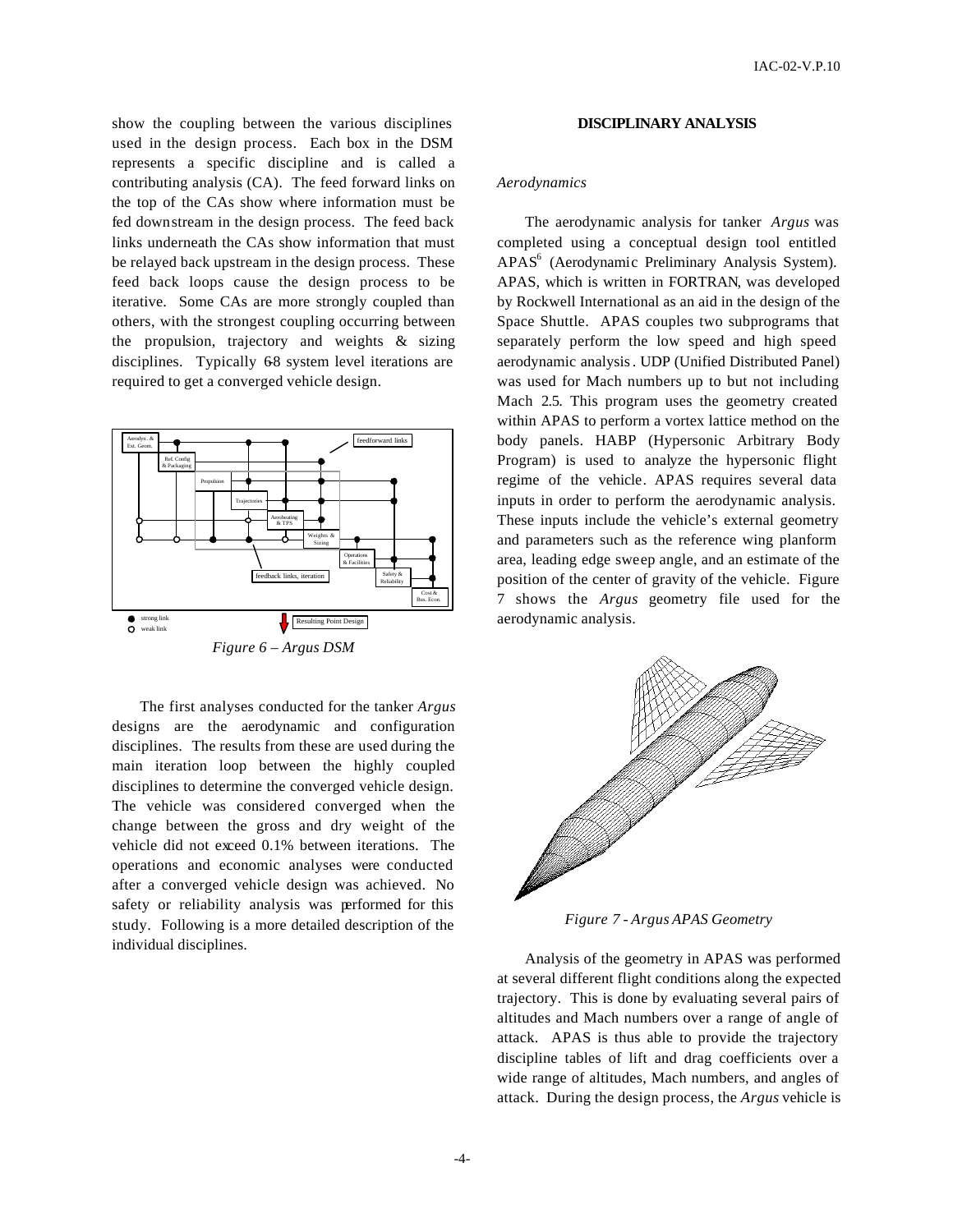photographically scaled to achieve the proper propellant volume and vehicle mixture ratio. This scaling does not affect the relative external geometry of the vehicle. The aerodynamic coefficients generated by APAS will remain constant during the iteration process, but the actual lift and drag values scale with the vehicle's reference area. Therefore, the aerodynamic analysis only has to be done at the beginning of the design process if the vehicle's outer mold line is not changed.

## *Configuration*

The configuration discipline is responsible for the internal packaging of the vehicle and for developing a baseline reference configuration which serves as an initial guess for the vehicle design. The aerodynamic and configuration disciplines will work together to deliver a vehicle that has good aerodynamic performance as well as a high packaging efficiency. The packaging efficiency is defined as the ratio of total ascent propellant volume to total internal fuselage volume. Typically a 3-D computer-aided design (CAD) program is used to draw a reference configuration and determine the internal layout of the vehicle. For a given reference vehicle length, vehicle mixture ratio (O/F), and mass ratio (M  $_{initial}$ /M  $_{final}$ ), the configuration engineer draws the locations of the propellant tanks, payload bay and RCS tanks. From this drawing, reference surface areas and other key geometric features are determined. The reference values are then incorporated into the weights & sizing spreadsheet tool. The vehicle is then photographically scaled as needed throughout the iterative design process. The two tanker *Argus* configurations are very similar. The baseline design has a forward integral LH2 tank, a payload bay located near the middle of the vehicle and a rear integral LOX tank (see Figure 3). The overall converged vehicle length for the baseline configuration is 172.5 ft. For the pure tanker design the payload bay was removed and both the LH2 and LOX propellant tanks were extended to hold the additional propellant to be delivered to LEO. The additional propellant was added at a mixture ratio of 5.5. The mixture ratio was chosen because it represents a typical O/F ratio of an in-space LOX/LH2 engine. The pure tanker converged vehicle length was 170.7 ft (see Figure 4). The vehicle length changed because of the removal of the payload bay and the extension of the

main tanks, but the remaining dimensions are the same as the baseline payload bay tanker *Argus* design. This was done to limit the additional development costs associated with the pure tanker derivative.

## *Weights & Sizing*

The weights & sizing discipline for tanker *Argus* uses a photographic scaling set of parametric mass estimating relationships (MERs) that have a NASA Langley heritage. These relationships are used in an in-house Georgia Tech, Microsoft Excel<sup>®</sup> based, weights & sizing tool called GT-Sizer. GT-Sizer receives required vehicle mass and mixture ratios from the trajectory discipline and uses the MERs along with the reference vehicle input values to photographically scale the vehicle to meet the trajectory requirements. Since changing the vehicle scale changes the gross weight, capture area, sea-level static (SLS) thrust requirements, and other vehicle parameters; the weights & sizing, trajectory and propulsion disciplines form an iteration loop. As mentioned earlier it usually takes around 6 to 8 iterations to get a converged vehicle design, depending on the initial guesses used for the various vehicle parameters. As a reminder, during the iteration process the vehicle is photographically scaled so the aerodynamics and internal packaging do not have to be computed every iteration. They can just be scaled from their initial reference values.

The baseline MERs used for the tanker *Argus*  analysis are based on near-term materials and construction techniques. Therefore, these relations were adjusted downward by a linear scaling factor to allow their use for the advanced materials and technologies used on *Argus*. Titanium-aluminide is used as the prime structure for *Argus'* wings, nose cap, payload bay structure, and tail cone. Graphite epoxy tanks with liners are used to construct both the integral LOX and LH2 tanks. Several other advanced subsystems were assumed for *Argus*. They include an autonomous flight control system, lightweight avionics, and a vehicle health monitoring system.

Many vehicle parameters are supplied by the weights & sizing disciplines to other analyses. The trajectory analysis uses the vehicle's gross weight, wing aerodynamic reference area, and the maximum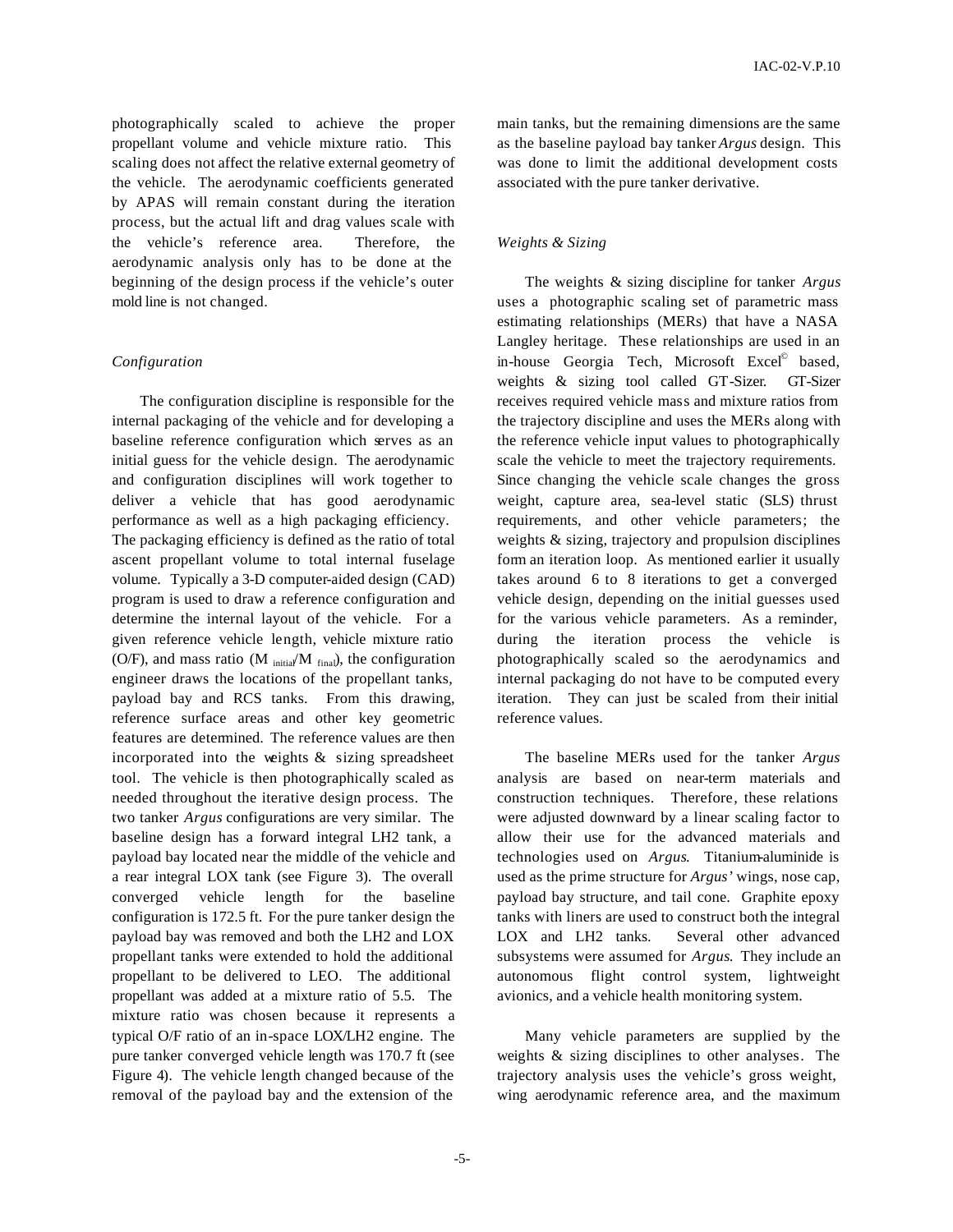design wing loading. The propulsion discipline needs the required sea-level static thrust and the operations and cost disciplines need the vehicle weight breakdown statement. Graphical breakdowns of both the dry and gross weight of both tanker *Argus* designs are shown in Figures 8 through 11.



*Figure 8 – Baseline Tanker Gross Weight Breakdown*



*Figure 9 – Baseline Tanker Dry Weight Breakdown*



*Figure 10 – Pure Tanker Gross Weight Breakdown*



*Figure 11 – Pure Tanker Dry Weight Breakdown*

## *Propulsion*

Tanker *Argus* is powered by two supercharged ejector ramjet engines (Figure 12). These engines are capable of operating in several different engine modes. The vehicle is first accelerated using the supercharged ejector mode of the SERJ engines. In this mode the engine thrust is provide by the rocket primaries located inside the engine. The ejectors are sized to provide a sea-level static vehicle thrust-to-weight (T/W) ratio of 0.6. Ejector mode powers *Argus* until Mach 2 when the transition to fan-ramjet mode occurs. The rocket-based combined cycle (RBCC) rocket primaries are ramped down while ramjet combustion begins. The supercharging fan is still used during fan-ramjet mode to raise the internal pressure inside the engine to help with ramjet combustion. At Mach 3 the fan stops performing as a supercharger and *Argus* operates in pure ramjet mode until Mach 6. At Mach 6 the transition to all-rocket mode is made. This involves the closing of the SERJ inlets and the re-ignition of the internal rocket primaries while simultaneously shutting down the ramjet combustion. *Argus* continues in this all-rocket mode until reaching the desired parking orbit.

Tanker *Argus'* SERJ engines were analyzed using SCCREAM. 7 SCCREAM, the Simulated Combined Cycle Rocket Engine Analysis Module, is a quasi onedimensional in-house Georgia Tech code that models many different types of RBCC propulsion systems. This code was used to determine the performance characteristics of the two supercharged ejector ramjet engines.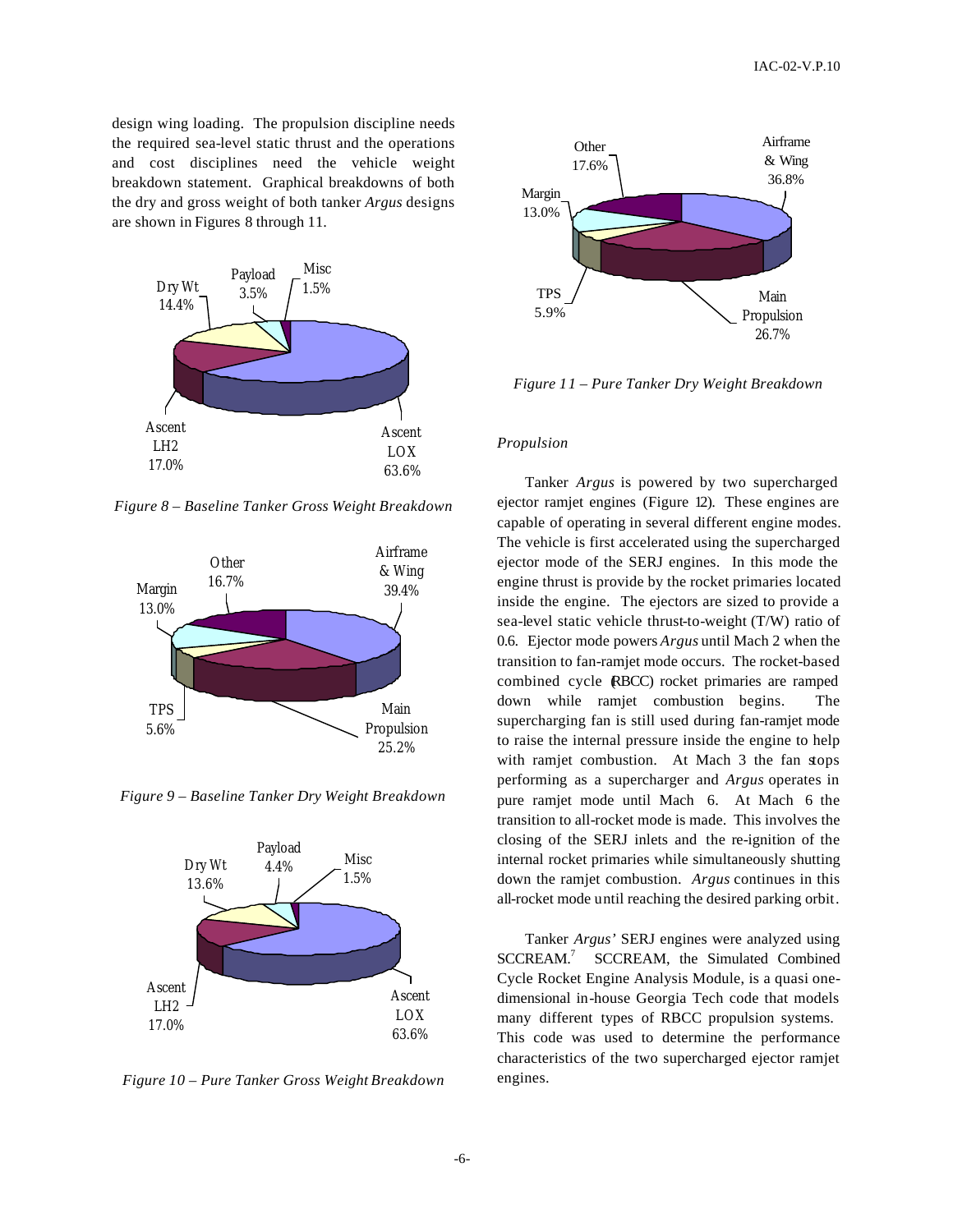

*Figure 12 – Representative SERJ Engine*

The output obtained from SCCREAM is an engine performance deck that is pre-formatted to be used in the trajectory program. This deck contains engine thrust, thrust coefficient, and specific impulse  $(I_{\rm SD})$  for a range of altitudes and Mach numbers for each operating mode of the engines. It should be noted that the propulsion force accounting system used for this engine analysis is cowl-to-tail. Therefore, all forebody pressures are included in the aerodynamic calculations done in APAS. Figures 13 and 14 show the thrust and Isp profiles for the tanker *Argus* trajectory.



*Figure 13 – Tanker Argus Thrust Profile*



*Figure 14 – Tanker Argus Isp Profile*

## *Performance*

The Earth-to-orbit trajectories for the tanker *Argus* designs were modeled using POST.<sup>8</sup> POST, the Program to Optimize Simulated Trajectories is a three degree-of-freedom code that was written by Lockheed Martin and NASA. It is a generalized event oriented trajectory optimization code that numerically integrates the equations of motion given the aerodynamic and propulsive characteristics of the vehicle. The program minimizes the given objective function, usually propellant consumed, while meeting the given trajectory constraints. The target orbit for tanker *Argus* is a 100 nmi circular orbit at an inclination of 28.5°. POST is used to simulate the trajectory needed to reach a 50 nmi x  $100$  nmi x  $28.5^\circ$  parking orbit. Other trajectory constraints, besides the final orbit, include a maximum dynamic pressure boundary, a 3g maximum acceleration in rocket mode, and a maximum wing normal force load during the pull-up maneuver at the beginning of the all-rocket mode. The value of the maximum dynamic pressure allowed during the trajectory was 2000 psf. This constraint limits the internal engine pressure and vehicle heat loads. The wing normal force limit represents a compromise between wing structural concerns and the more fuelefficient, sharp pull-up maneuver at the beginning of rocket mode.

The SCCREAM engine output deck is formatted in a way that allows POST to treat each operating mode of the SERJ engines as a different individual engine. Therefore, the transitions from one engine operating mode to another are done by varying the throttle parameter in POST for each mode. For example, for the transition from ejector to fan-ramjet mode, the ejector throttle control is linearly throttled down over the ½ Mach number range from Mach 22.5 while the fanramjet throttle is linearly throttled up over the same range.

Until Mach 6 the trajectory follows a two-step constant dynamic pressure path. The first q-boundary followed is 1500 psf. The vehicle reaches this boundary just before the transition to fan-ramjet mode. After transitioning to ramjet mode the q-boundary value is increased to 2000 psf. Plots of both altitude and dynamic pressure versus Mach number are shown in Figures 15 and 16.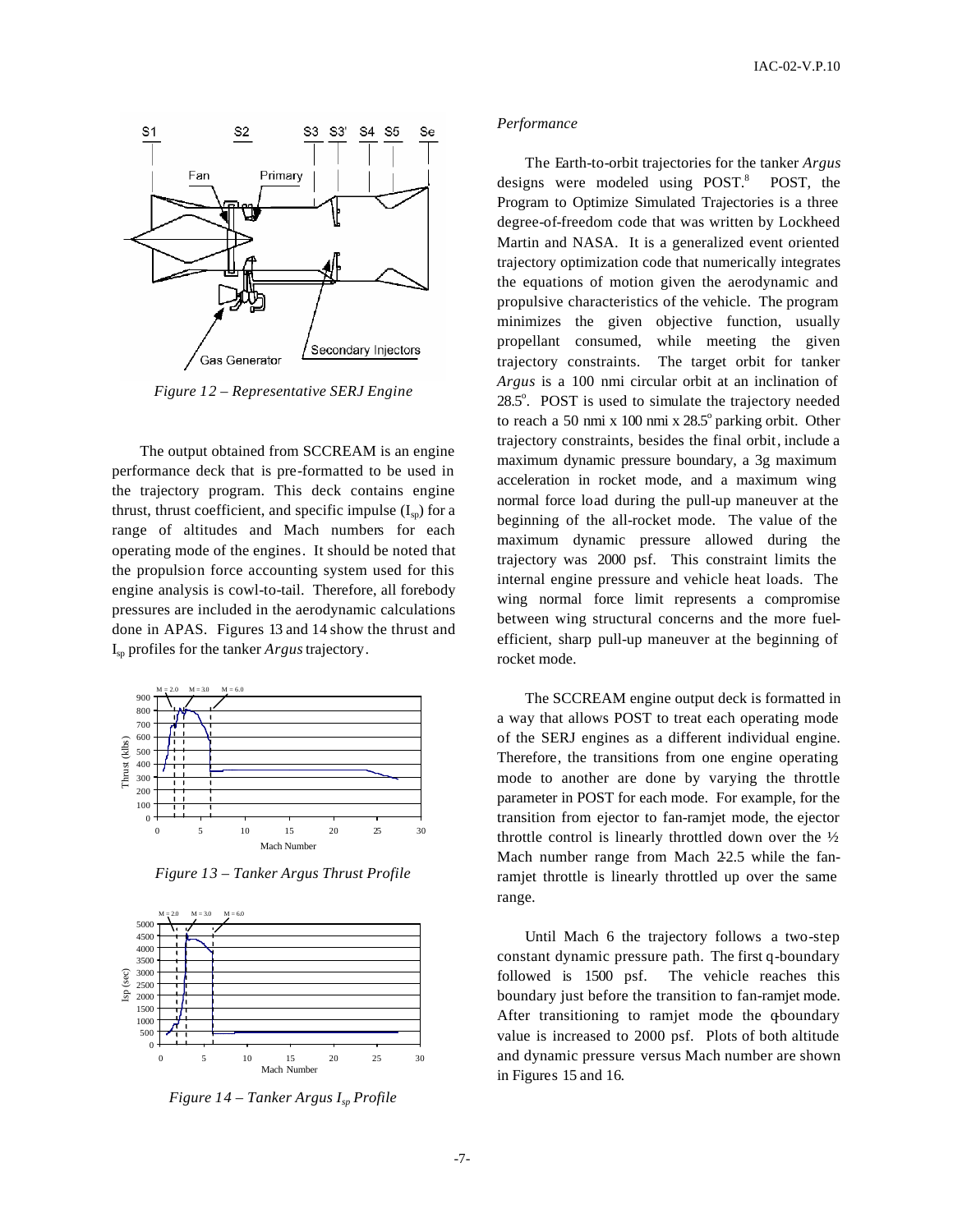

*Figure 15 – Altitude vs. Mach Number*



*Figure 16 – Dynamic Pressure vs. Mach Number*

After the trajectory analysis is complete, the required vehicle mass ratio and mixture ratio are used in the weights & sizing discipline to determine the vehicle's weight and overall size. The ascent trajectory is also sent to the aeroheating analysis to determine the thermal protection system (TPS) requirements for the vehicle.

## *Aeroheating*

The aeroheating analysis for tanker *Argus* was performed using two separate tools. The first tool,  $MINIVER<sup>9</sup>$ , is a thermal analysis code that was written by NASA and performs a 2-D flow analysis over the vehicle. Trajectory information, including angle of attack, altitude, velocity, and sideslip angle as a function of time are input into MINIVER along with the vehicle geometry. MINIVER then models the vehicle using simple geometric shapes and calculates the centerline temperature distributions, convective heat rates, and total heat loads for the simplified vehicle.

Once the MINIVER analysis is complete, an inhouse Georgia Tech tool, TCAT<sup>10</sup> (Thermal Calculation Analysis Tool) is used to determine the type and thickness of thermal protection needed for each section of the vehicle. TCAT allows the analysis of

TPS materials from the NASA Ames'  $TPS-X<sup>11</sup>$  database and has an internal optimization routine that allows for the calculation of the minimum TPS material thickness required to protect the vehicle substructure.

As mentioned earlier, *Argus'* wings, tail and primary structure are made of Ti-Al and therefore most of these components do not need TPS. Metallic TPS (i.e. large block Inconel tiles) are used on the windward side of the vehicle's composite tanks. TABI blankets are used on the leeward side of the tanks. Ultra High Temperature Ceramics are used to provide a passive thermal protection for the nose cap and wing leading edges. UHTCs are under development at NASA Ames as an alternative technology to actively cooled leading edges. 10

## *Operations*

The operations analysis was completed using the enhanced Architectural Assessment Tool (AATe).<sup>12</sup> This spreadsheet based, ground processing operations model was created by NASA KSC. The inputs to AATe are qualitative and quantitative answers to questions regarding the vehicle's attributes. These questions cover the number and type of propellant tanks, TPS material, vehicle size, engine type, etc. The vehicle is then judged using the Space Shuttle as the baseline concept. The results are then compiled into a final quantitative measure of the vehicle operability.

Using the results from the operations analysis, AATe is able to predict the ground operations cost associated with the reusable parts of the vehicle. For the operational cost analysis, it is assumed that the company operating the tanker *Argus* vehicles is using a large fictitious spaceport at KSC and is therefore able to share common facilities with other companies.

## *Economic Analysis*

The tool used for the economic analysis of the tanker *Argus* vehicles was CABAM. <sup>13</sup> CABAM (Cost and Business Analysis Module) is a spreadsheet tool developed at Georgia Tech that uses parametric cost estimating relationships (CERs) to determine the cost of the launch system. The inputs to CABAM include a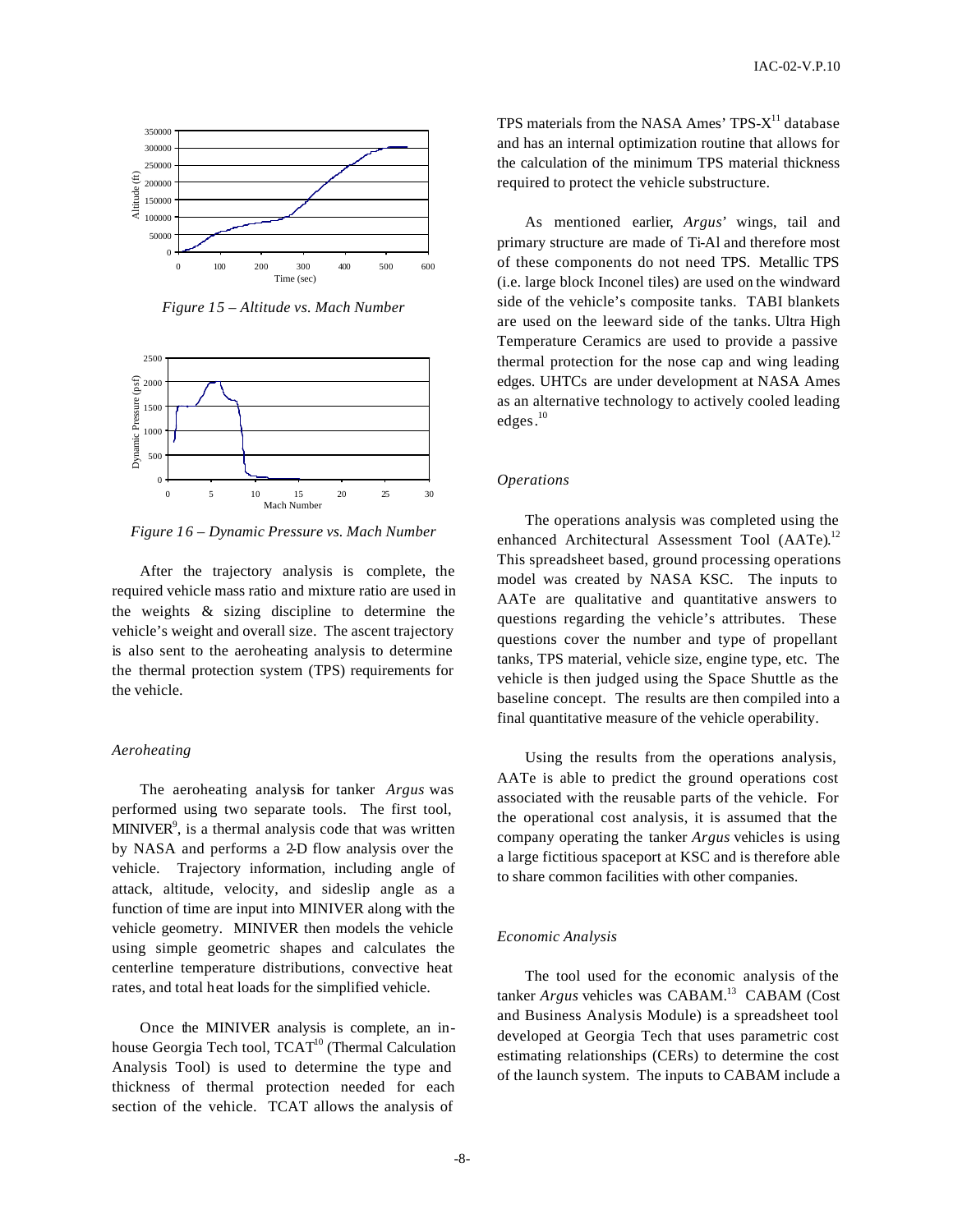weight breakdown of the vehicle, technology and complexity factors, and the operations cost results.

Several assumptions where made during the economic analysis. They include the following:

- ♦ Program Years
	- Initial operational capability in 2021
	- Program termination in 2040
- ♦ Market is only the launching of propellant to LEO fuel depot
- ♦ Government cost contributions
	- Airframe (DDT&E only): 20%
	- Propulsion (DDT&E only): 100%
	- Facilities & MagLev (DDT&E and Construction): 100%
	- All cost figures in 2001 dollars

For the pure tanker derivative economic analysis it is assumed that the baseline payload bay tanker version already exists and therefore can be purchased without any design, development, testing and evaluation costs (DDT&E). The only DDT&E costs for the pure tanker derivative are the costs associated with changing the payload bay baseline into a pure tanker. The majority of the baseline vehicle remains unchanged (wings, engines, tooling…), which helps limit the development costs. The theoretical first unit (TFU) cost breakdown for the baseline vehicle and DDT&E cost breakdown for the pure tanker derivative are shown in Figures 17 and 18.



*Figure 17 – Baseline Tanker Argus TFU*



*Figure 18 – Pure Tanker Derivative DDT&E*

The TFU costs for both versions of tanker *Argus* are just above one billion dollars. These costs are very similar because the vehicles share many common components. The TFU cost is the cost to build the first vehicle from a new production line. The vehicle unit cost will decrease over time because of the learning curve effect associated with the assembly process. The recurring costs for each vehicle were modeled by the operations analysis using AATe and used as inputs for the economic discipline. These direct recurring costs include the costs for cargo processing, launch, landing, turnaround, operations and management, and propellant. Also a third-party liability insurance cost of \$100K/flight is added to the AATe results. Figure 19 shows the recurring cost in \$M verses flight rate for both vehicle designs.



*Figure 19 – Recurring Cost (\$M) vs. Flight Rate*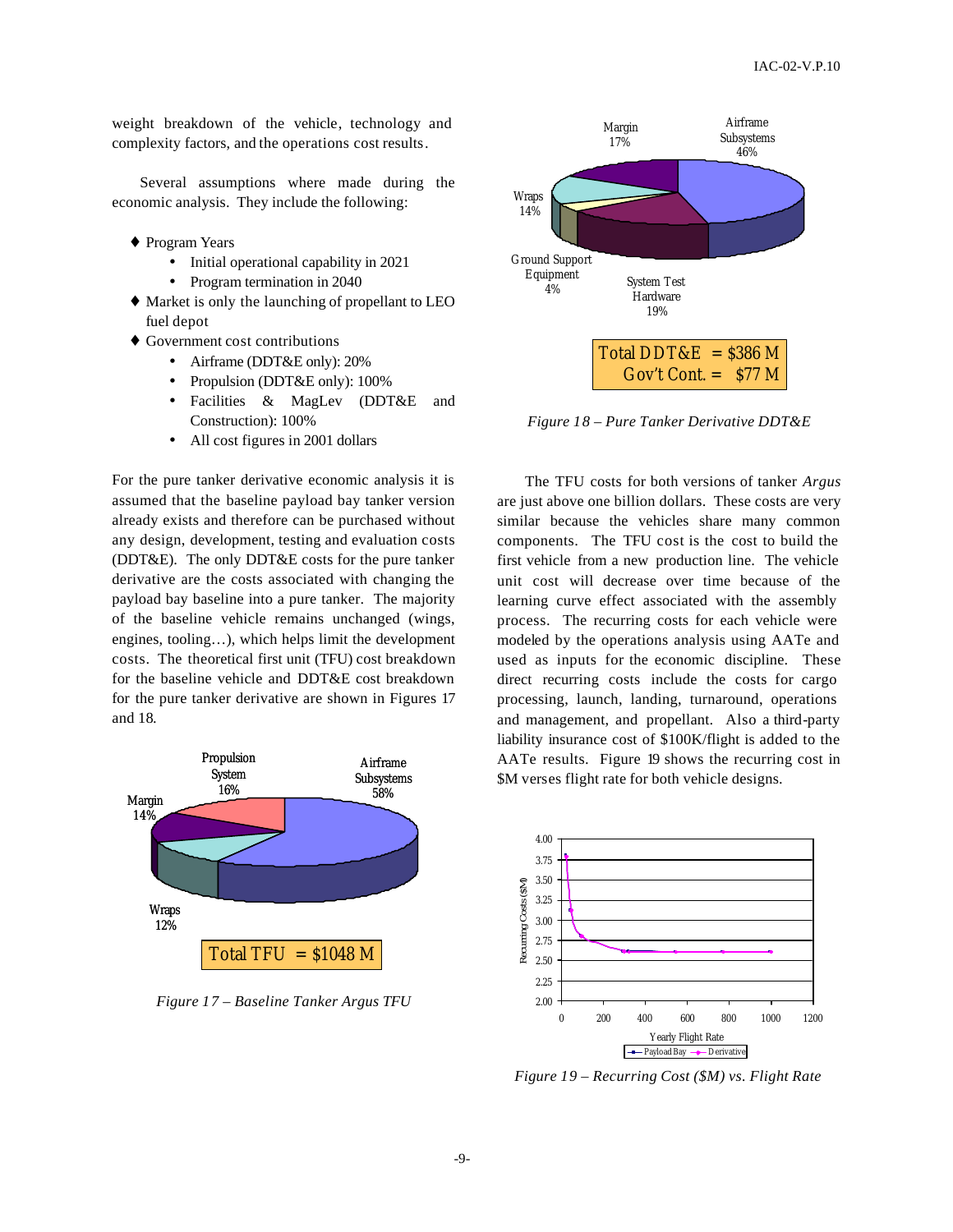As can be seen the recurring cost difference between the baseline payload bay tanker and the pure tanker derivative is negligible. This is because both vehicles have almost the same weight and length and share many common components. The recurring cost difference can be seen in Figure 20 which gives the recurring cost in \$/lb verses flight rate. Here the distinct advantage of the pure tanker derivative can be seen. Its \$/lb cost is cheaper because it is able to carry more propellant to LEO per launch.



*Figure 20 – Recurring Cost (\$/lb) vs. Flight Rate*

## **RESULTS**

For each tanker design a complete weight breakdown statement (WBS) was developed during the weights & sizing analysis. An abbreviated version of this WBS is shown in Table 1. The baseline tanker design referred to in Table 1 is the tanker version of *Argus* with a payload bay. This vehicle is designed to carry 20,000 lbs to LEO and its gross liftoff weight is 565 klbs. The pure tanker design in Table 1 is the tanker *Argus* derivative in which the payload bay was removed and the main propellant tanks were extended to hold the additional "payload propellant" to be delivered in LEO. The amount of "payload propellant" in the pure tanker design was constrained by the fact that it must have the same gross weight as the baseline payload bay tanker. This condition allows the use of the same engines, wings and other subsystems for both tanker vehicles. By matching the gross weight the pure tanker derivative is able to carry 24,690 lbs of "payload propellant" to the LEO propellant depot.

|                           | $1.25$ j $\sigma$ . There is the set of $\sigma$ |             |
|---------------------------|--------------------------------------------------|-------------|
|                           | <b>Baseline Tanker</b>                           | Pure Tanker |
| Wing and Tail             | 15,195                                           | 15,195      |
| Body                      | 16,900                                           | 13,100      |
| <b>Thermal Protection</b> | 4,575                                            | 4,530       |
| Main Propulsion           | 20,535                                           | 20,570      |
| <b>OMS/RCS</b>            | 1,510                                            | 1,510       |
| Subsystems/Other Dry      | 12,065                                           | 12,050      |
| Wgts                      |                                                  |             |
| Margin $(15%)$            | 10,620                                           | 10,045      |
| Dry Weight                | 81,400                                           | 77,000      |
|                           |                                                  |             |
| Payload                   | 20,000                                           | 24,690      |
| Residuals, OMS prop, etc. | 8,530                                            | 8,240       |
| <b>Insertion Weight</b>   | 109,930                                          | 109,930     |
|                           |                                                  |             |
| <b>Ascent Propellant</b>  | 454,955                                          | 454,955     |
| Gross Liftoff Weight      | 564,885                                          | 564,885     |
| * All Weight in lbs       |                                                  |             |

*Table 1 – WBS for Tanker Argus Designs*

The main objective of this study was to determine when it would be economically beneficial to spend additional development money to transform an existing *Argus* vehicle with a payload bay into a dedicated tanker vehicle. The advantage of the dedicated tanker is that for the same gross weight it would be able to carry more "payload propellant" to LEO. Four different economic scenarios where studied to answer this question. The baseline payload bay design was analyzed twice. First including all the development costs in the analysis and then assuming the development costs where already sunk. Then the pure tanker derivative design was studied with and without its additional development costs (\$ 386M) included in the analysis. Figure 21 shows the results for this analysis.



*Figure 21 - Price (\$/lb) vs. Flight Rate for 30% IRR (Four Scenarios)*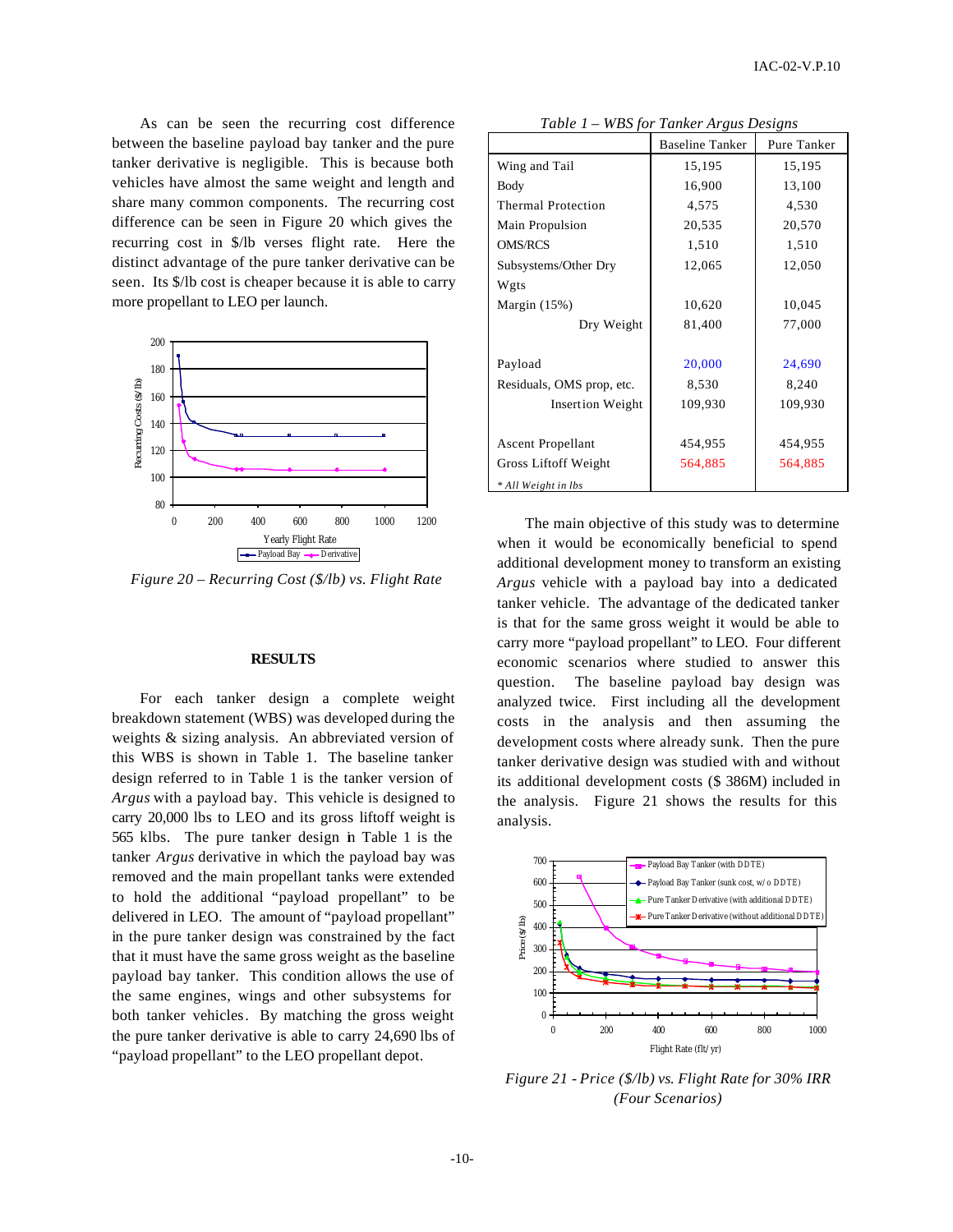Figure 21 is a graph of \$/lb versus annual propellant delivery flight rates for a business scenario with an internal rate of return (IRR) of 30%. IRR is a measure of the economic attractiveness of an investment. It is defined as the discount rate required to get a net present value of zero. An IRR around 30% would be needed to attract investors to this project.

Two of the four economic scenarios analyzed are the most relevant to this study. They are the analysis of the sunk cost baseline payload bay tanker and the pure tanker development scenario including all of its DDT&E costs. This represents the most likely scenario in which an existing vehicle, with a payload bay, is available to bring propellant to LEO. Since it is assumed that this vehicle has been in service for a long period of time, its develop costs would already have been paid and the vehicle could simply be purchased for some percentage of its TFU cost. To develop a pure tanker version of this vehicle would require additional DDT&E funds in order to modify the existing design. This is similar to the situation with the Boeing 707 and KC-135. Figure 22 shows the comparison of these two tanker *Argus* economic scenarios.



*Figure 22 - Price (\$/lb) vs. Flight Rate for 30% IRR (Two Scenarios)*

## **CONCLUSIONS**

From Figure 22 it can be seen that a sunk cost payload bay version of tanker *Argus* is worth modifying into a pure tanker craft if the expected propellant delivery flight rate exceeds 50 flts/yr. At this flight rate and with a 30% IRR, the sunk cost

payload bay tanker has a propellant delivery cost of \$270/lb. The cost for the pure tanker derivative at the same flight rate and IRR is \$264/lb, even when including the additional \$386M DDT&E costs. Both *Argus* tanker designs have approximately the same recurring cost per flight, but their \$/lb cost is different. For the pure tanker derivative, its DDT&E costs are included along with its recurring costs in the \$/lb calculations. However, at flight rates greater the 50 flts/yr, this additional cost is offset by the increased "payload propellant" capacity of the pure tanker. Therefore, if the market demand for propellant in LEO exceeds 50 flts/yr it is financially beneficial to spend additional development money to design and operate a pure tanker version of *Argus*.

## **REFERENCES**

- 1. Charania, A., Olds, J., "A Unified Economic View of Space Solar Power (SSP)," IAA-00-R.1.06, 51<sup>st</sup> International Astronautical Congress, Rio de Janeiro, Brazil, October 2-6, 2000.
- 2. Olds, J., Way, D., Charania, A., Budianto, I., Marcus, L., "In-Space Deployment Options for Large Space Solar Power Satellites," IAA-00- R.2.02, 51st International Astronautical Congress, Rio de Janeiro, Brazil, October 2-6, 2000.
- 3. Potter, S. et al, "A Cryogenic Propellant Production Depot for Low Earth Orbit," International Space Development Conference, Albuquerque, NM, May 24-28, 2001.
- 4. Olds, J. R. and Bellini, P. X., "Argus, a Highly Reusable SSTO Rocket-Based Combined Cycle Launch Vehicle with Maglifter Launch Assist," AIAA 98-1557, AIAA 8th International Space Planes and Hypersonic Systems and Technologies Conference, Norfolk, VA, April, 1998.
- 5. Mankins, J. C., "Lower Costs for Highly Reusable Space Vehicles," *Aerospace America*, March, 1998, pp. 36 – 42.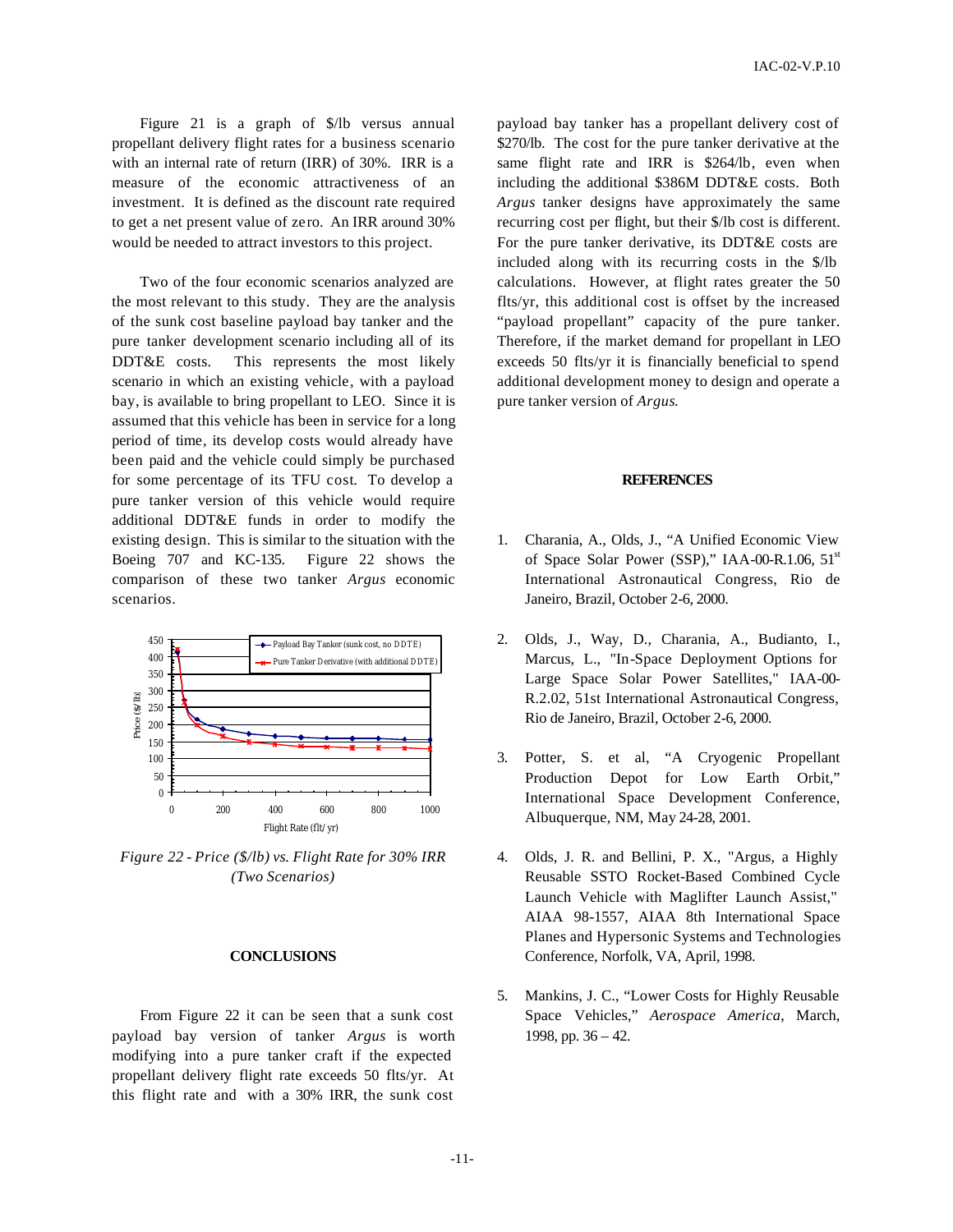- 6. Sova, G. and Divan P., "Aerodynamic Preliminary Analysis System II, Part II – User's Manual," NASA CR-182077, April, 1991.
- 7. Bradford, J. E., and Olds, J. R., "SCCREAM v.5: A Web-Based Airbreathing Propulsion Analysis Tool,"  $AIAA$  99-2104,  $35<sup>th</sup>$ AIAA/ASME/SAE/ASEE Joint Propulsion Conference, Los Angeles, CA, June, 1999.
- 8. Brauer, G. L., Cornick D. E., and Stevenson, R., "Capabilities and Applications of the Program to Optimize Simulated Trajectories," NASA CR-2770, February, 1977.
- 9. Engel, C.D. and Konishi, S., "MINIVER Upgrade for the AVID System", NASA CR-172213, August 1993.
- 10. Cowart, K., and Olds, J. R., "TCAT A Tool For Automated Thermal Protection System Design," AIAA 2000-5265, AIAA Space 2000 Conference and Exposition, Long Beach, CA, September, 2000.
- 11. TPS-X database web site, NASA Ames Research Center, http://tpsx.arc.nasa.gov/, last visited Oct. 2002.
- 12. Zapata, E., and Torres, A. "Space Transportation Operations Cost Modeling and the Architectural Assessment Tool – Enhanced," IAA-99- IAA.1.1.01, 1999.
- 13. Lee, H., and Olds, J.R., "Integration of Cost and Business Simulation into Conceptual Launch Vehicle Design," AIAA 97-3911, 1997 Defense and Space Programs Conference and Exhibit Huntsville, AL, September, 1997.